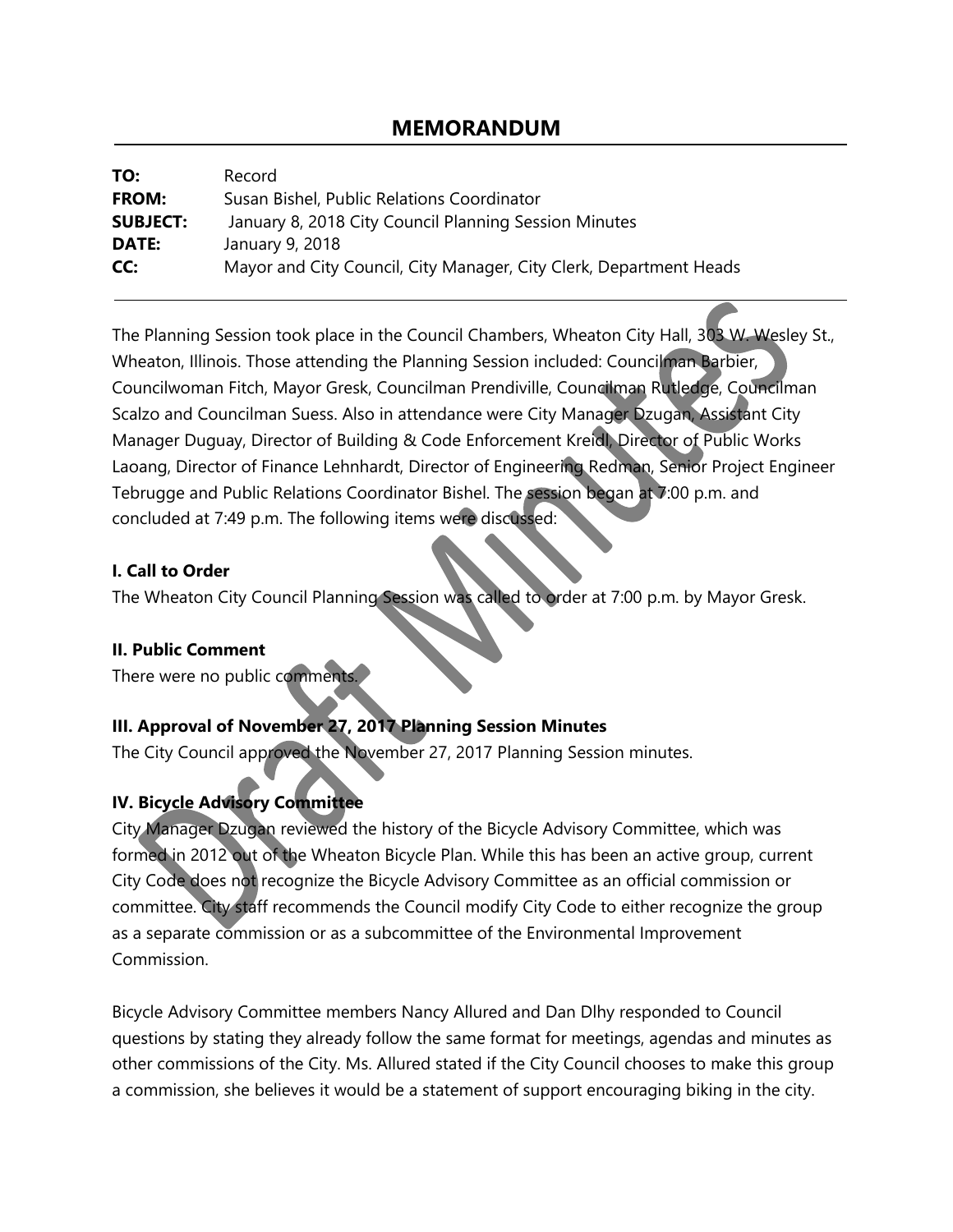Council members complimented the Bicycle Advisory Committee for their work over the past 6 years and expressed support for the group becoming a separate commission. Council members stated they would like the goals and objectives of the proposed commission to be defined in a way that can be measured. The Council directed City staff to prepare a City Code amendment for their formal review.

## **V. Proposed Changes to City Code Chapter 78 – Vegetation (Hazardous Trees on Private Property)**

Assistant City Manager Duguay reviewed the City Council's Sept. 11 discussion related to vegetation in Chapter 78 of the City Code and the proposed changes presented in November. Based on Council questions about hazardous trees, City staff consulted with the City Attorney and researched policies of neighboring communities.

The City Attorney stated when a property owner perceives a neighbor's tree to be hazardous or dangerous, and if the property owners can't resolve the issue with the neighbor via regular communication, Illinois case law provides a path for property owners to follow. Assistant City Manager Duguay stated staff considered what types of staff resources would be required if the City were to become involved in alleviating private property hazardous tree concerns. Staff concluded the City's Code Enforcement Officer would not be able to take on this additional workload, and the City would need to contract out this or some other service.

In response to Council questions, Assistant City Manager Duguay stated there would be no liability for the City if it identifies a tree as not hazardous and it is later found to be hazardous.

In response to Council questions, Assistant City Manager Duguay stated currently, if the City receives a complaint about a private property tree that a neighbor believes is hazardous, the City cannot enter onto private property to evaluate the tree. The City will advise the concerned property owner to try to resolve it with their neighbor, and if the tree is hanging over onto their property, the concerned party can remove the overhanging branches, as long as it would not cause harm to the tree in doing so.

Assistant City Manager Duguay stated the City has not had instances of trees falling and causing injury. City Manager Dzugan stated a property owner can hire legal counsel to send a letter to the other property owner, and this legal avenue would have the same outcome that the City would have.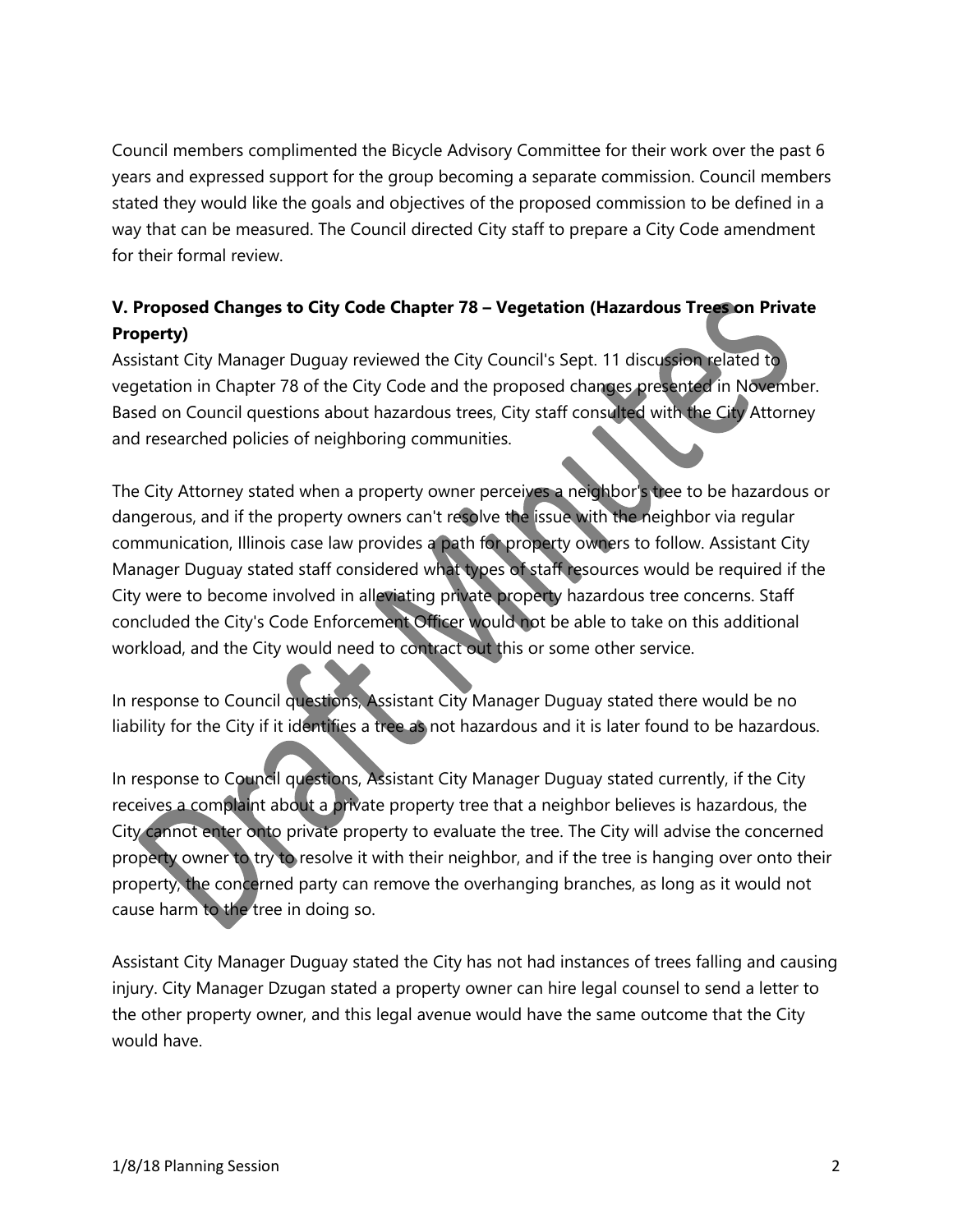The Council unanimously supported keeping the City's policy regarding private property trees unchanged.

#### **VI. Storm Sewer Rate Analysis**

City Manager Dzugan stated the 2017/18 Budget shows operating expenditures in the storm sewer fund exceeding revenues, and the fund balance is below the policy level of 25% of operating expenses. In addition, storm sewer and sanitary sewer rates have not been adjusted in more than 10 years.

City Manager Dzugan stated there are two areas the City will need to fund: capital projects to maintain existing infrastructure, and new storm sewers that could be added as the result of stormwater studies. City staff suggests a \$0.10 rate increase and the addition of a new flat fee of \$1.50 per month starting in May 2018. The additional revenue would be applied to operating expenses and capital needs. In addition, City staff is proposing to move one staff member from the sanitary group to the storm sewer group, and contracting for additional work.

In addition, City Manager Dzugan stated roadside ditches have not been addressed in a long time, and the City will need to look at what work needs to be done. He stated in order to implement the proposed changes, the City Council would need to amend rates in the City Code.

In response to Council comments and questions, City Manager Dzugan stated some communities base their rates on the amount of impervious area in a property, but this could be difficult to implement.

In response to Council questions, City Manager Dzugan stated ditches are the City's responsibility because they are above-ground stormwater conveyance systems. Director of Engineering Redman stated it has been a long-term goal for the City to work on dredging drainage channels and roadside ditches. Senior Project Engineer Tebrugge stated identifying all of the basins and how they are functioning is a very time-consuming process, and the City is approximately 10% of the way done in identifying the systems.

In response to Council questions, City Manager Dzugan stated once the City has completed all of the stormwater studies in the next couple years, staff will be able to present the data to the Council to inform the Council with options for remediation based upon certain flood protection levels the City desires and, as a result, a rate can then be developed to fund these new capital projects.